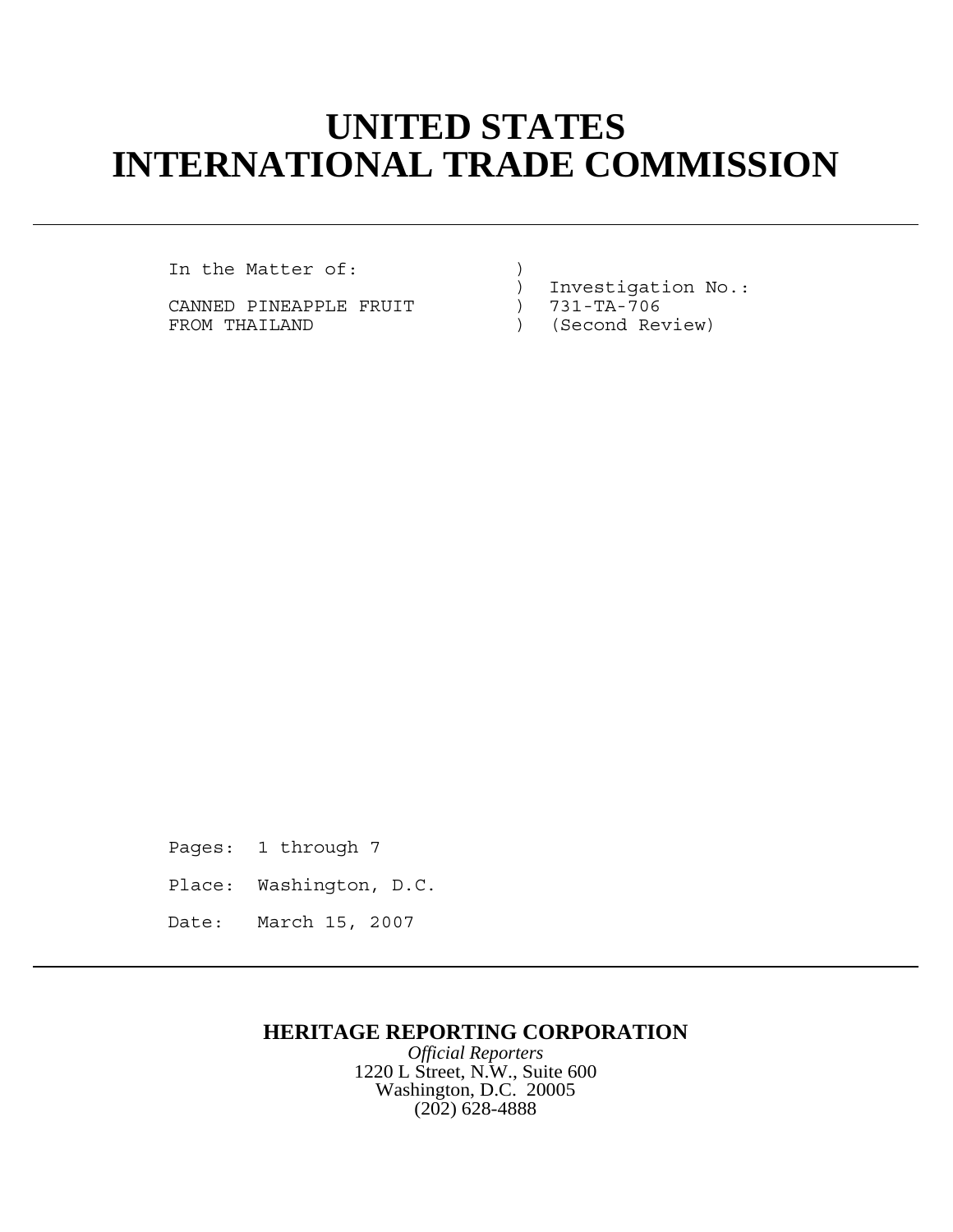THE UNITED STATES INTERNATIONAL TRADE COMMISSION

| In the Matter of:      |                    |
|------------------------|--------------------|
|                        | Investigation No.: |
| CANNED PINFAPPLE FRUIT | 731-TA-706         |
| FROM THAILAND          | (Second Review)    |

Thursday March 15, 2007

Room 101 U.S. International Trade Commission 500 E Street, SW Washington, D.C.

The Commission meeting commenced, pursuant to notice, at 11:00 a.m., before the Commissioners of the United States International Trade Commission, the Honorable DANIEL R. PEARSON, Chairman, presiding. APPEARANCES:

On behalf of the International Trade Commission:

Commissioners:

DANIEL R. PEARSON, CHAIRMAN (presiding) SHARA L. ARANOFF, VICE CHAIRMAN DEANNA TANNER OKUN, COMMISSIONER CHARLOTTE R. LANE, COMMISSIONER DEAN A. PINKERT, COMMISSIONER

> Heritage Reporting Corporation (202) 628-4888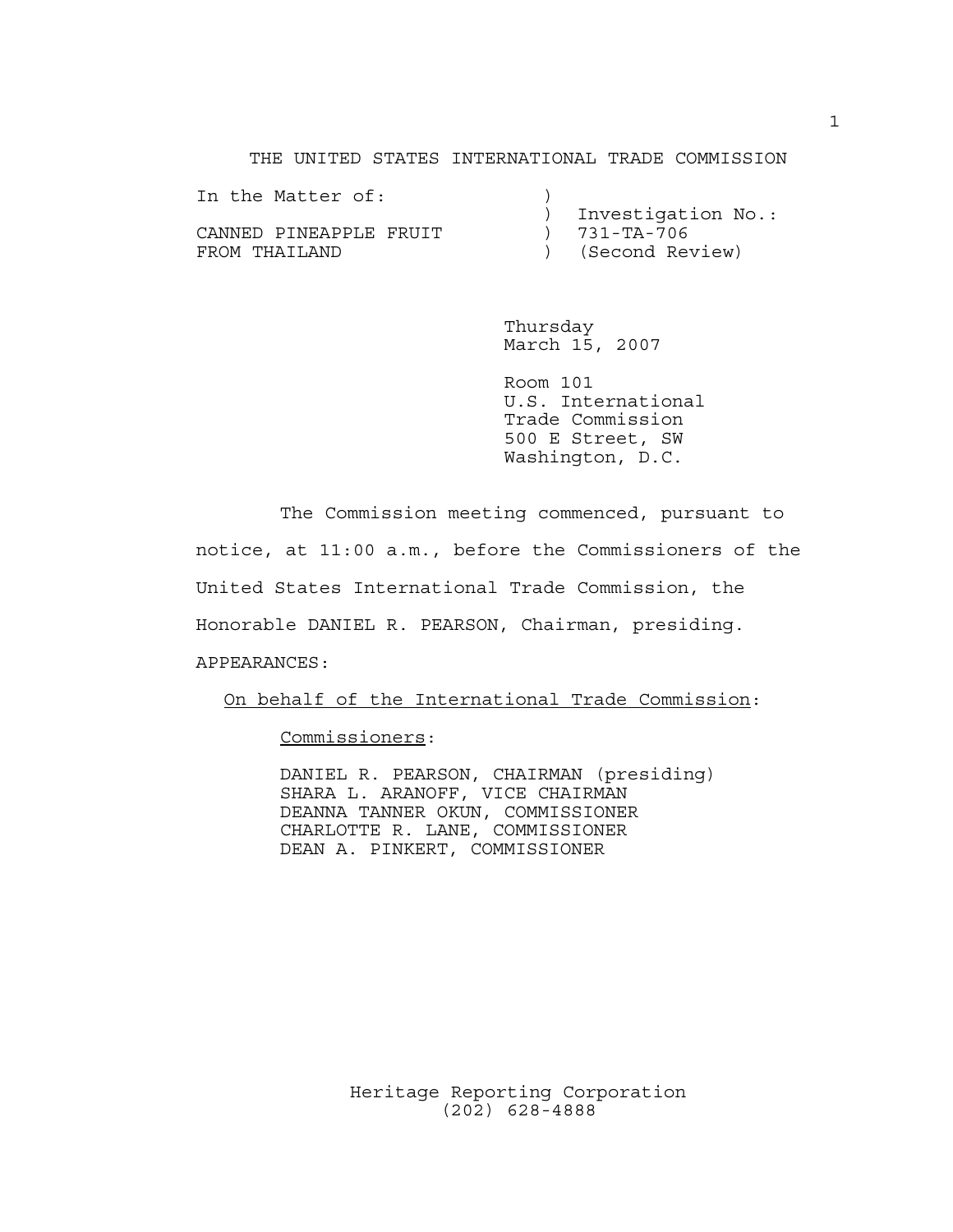APPEARANCES (continued):

MARILYN R. ABBOTT, SECRETARY TO THE COMMISSION WILLIAM R. BISHOP, HEARINGS AND MEETINGS COORDINATOR

Staff:

DAN LOFGREN, INVESTIGATOR DOUGLAS NEWMAN, INDUSTRY ANALYST DAVID BOYLAND, ACCOUNTANT/AUDITOR CRAIG THOMSEN, ECONOMIST GRACEMARY ROTH-ROFFY, ATTORNEY DIANE MAZUR, SUPERVISORY INVESTIGATOR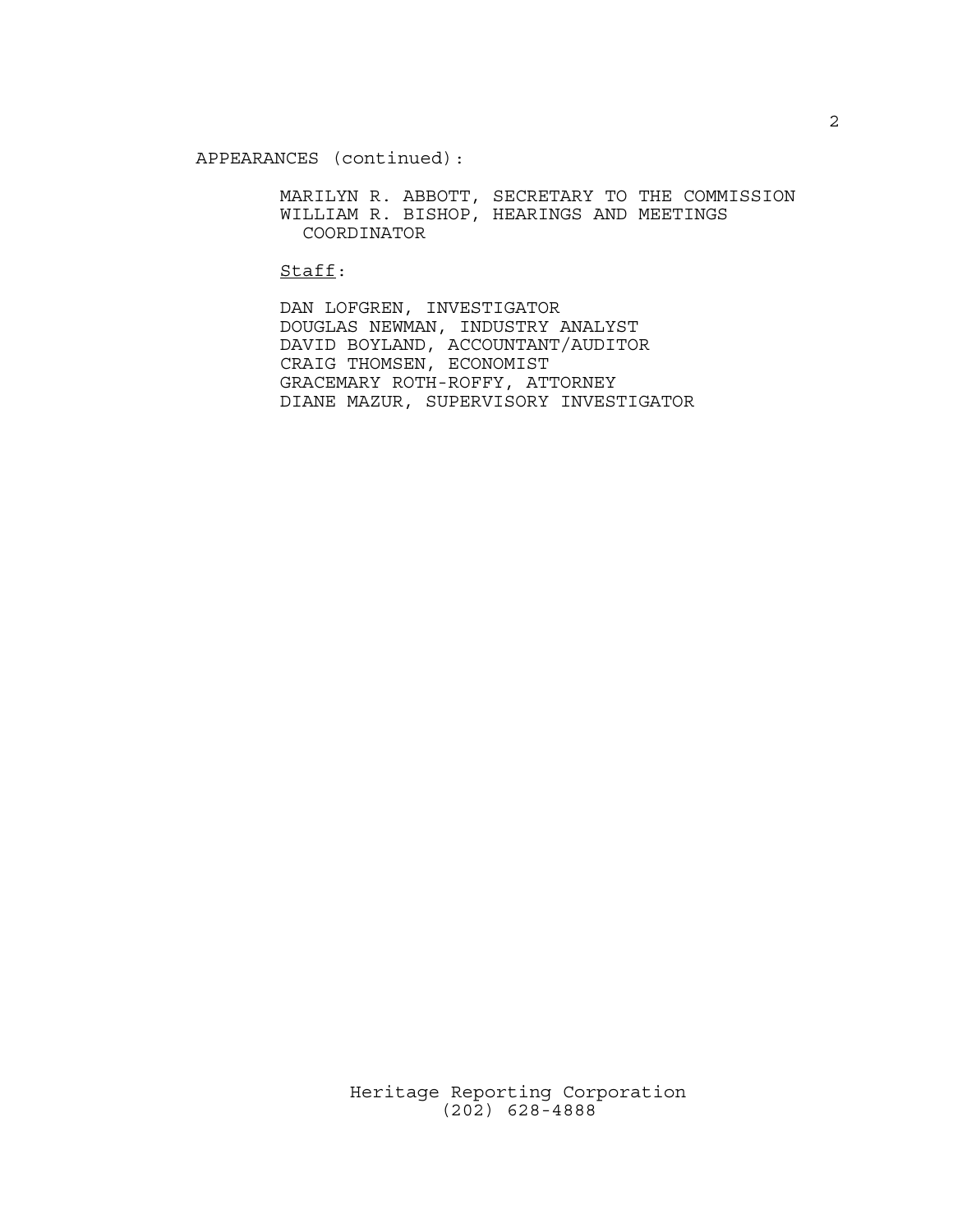## I N D E X

3

| Meeting called to order                                                                            | $\overline{4}$ |
|----------------------------------------------------------------------------------------------------|----------------|
| Agenda for Future Meetings: none                                                                   | $\overline{4}$ |
| Minutes: February 20, 22, and 27 and                                                               |                |
| March 8, 2007                                                                                      | $\overline{4}$ |
| Ratification List: 07-002                                                                          | $\overline{4}$ |
| Outstanding Action Jackets: none                                                                   | $\overline{4}$ |
| Inv. No. 731-TA-706 (Second Review) (Canned Pineapple<br>Fruit from Thailand) -- briefing and vote | $\overline{4}$ |

Heritage Reporting Corporation (202) 628-4888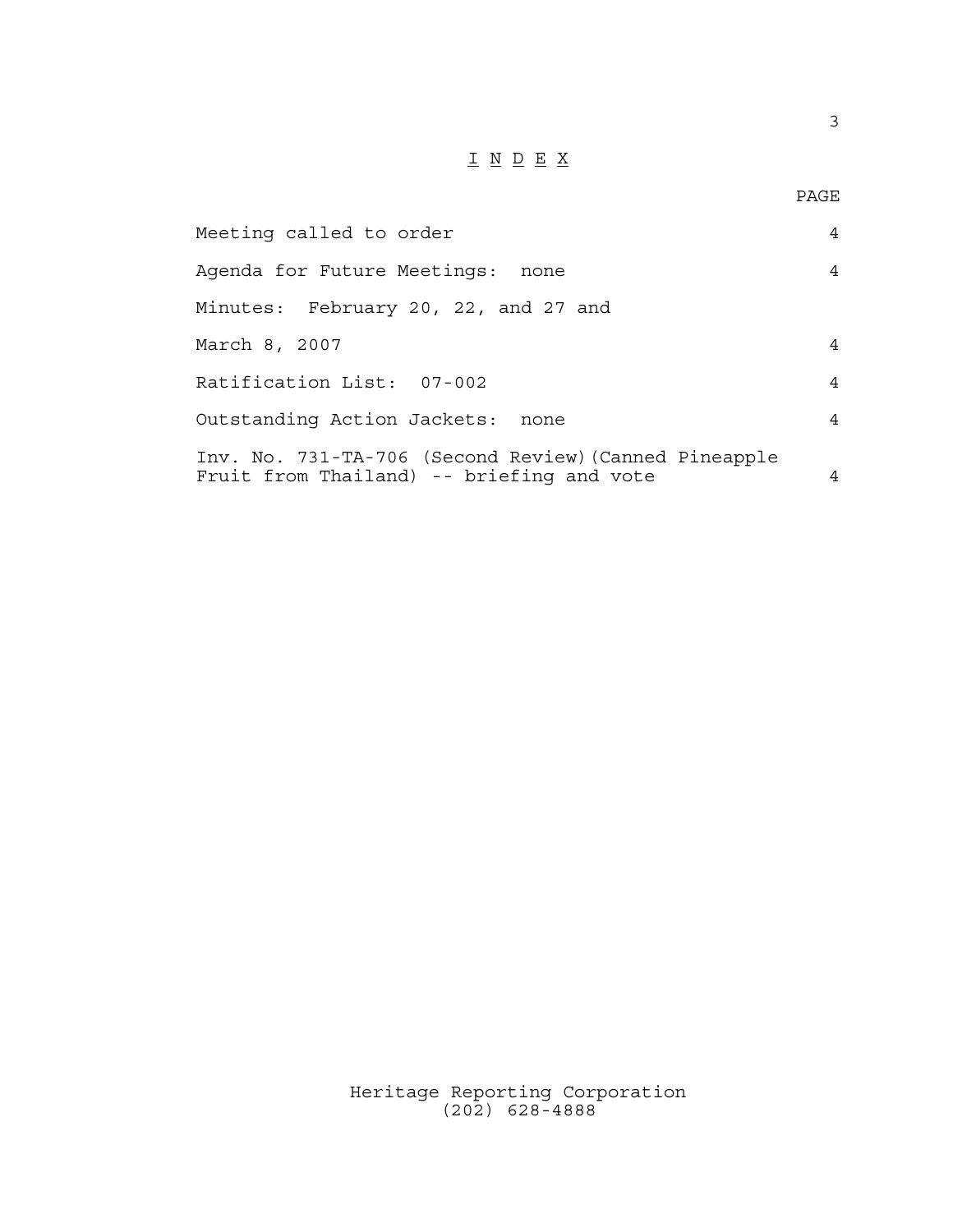| $\mathbf 1$ | $\underline{P} \underline{R} \underline{O} \underline{C} \underline{E} \underline{E} \underline{D} \underline{I} \underline{N} \underline{G} \underline{S}$ |
|-------------|-------------------------------------------------------------------------------------------------------------------------------------------------------------|
| 2           | (11:00 a.m.)                                                                                                                                                |
| 3           | CHAIRMAN PEARSON: Good morning. This                                                                                                                        |
| 4           | meeting of the U.S. International Trade Commission                                                                                                          |
| 5           | will now come to order.                                                                                                                                     |
| 6           | I understand that there is no agenda for                                                                                                                    |
| 7           | future meetings to consider. I also understand that                                                                                                         |
| 8           | the action jacket listed on the agenda has cleared the                                                                                                      |
| 9           | Commission. Therefore, there are no outstanding                                                                                                             |
| 10          | action jackets to consider.                                                                                                                                 |
| 11          | Is there any objection to approval of the                                                                                                                   |
| 12          | minutes of February 20, 22, 27, and March 8, 2007, or                                                                                                       |
| 13          | Ratification List 07-002?                                                                                                                                   |
| 14          | (No response.)                                                                                                                                              |
| 15          | CHAIRMAN PEARSON: Hearing none, they are                                                                                                                    |
| 16          | approved.                                                                                                                                                   |
| 17          | Next, we turn to the vote in                                                                                                                                |
| 18          | Investigation No. 731-TA-706 (Second Review) (Canned                                                                                                        |
| 19          | Pineapple Fruit from Thailand).                                                                                                                             |
| 20          | Welcome to Ms. Mazur and the staff who                                                                                                                      |
| 21          | participated in this investigation. Are there any                                                                                                           |
| 22          | questions for the staff?                                                                                                                                    |
| 23          | (No response.)                                                                                                                                              |
| 24          | CHAIRMAN PEARSON: Are there any additions                                                                                                                   |
| 25          | or corrections to the staff report?                                                                                                                         |
|             | Heritage Reporting Corporation<br>$(202)$ 628-4888                                                                                                          |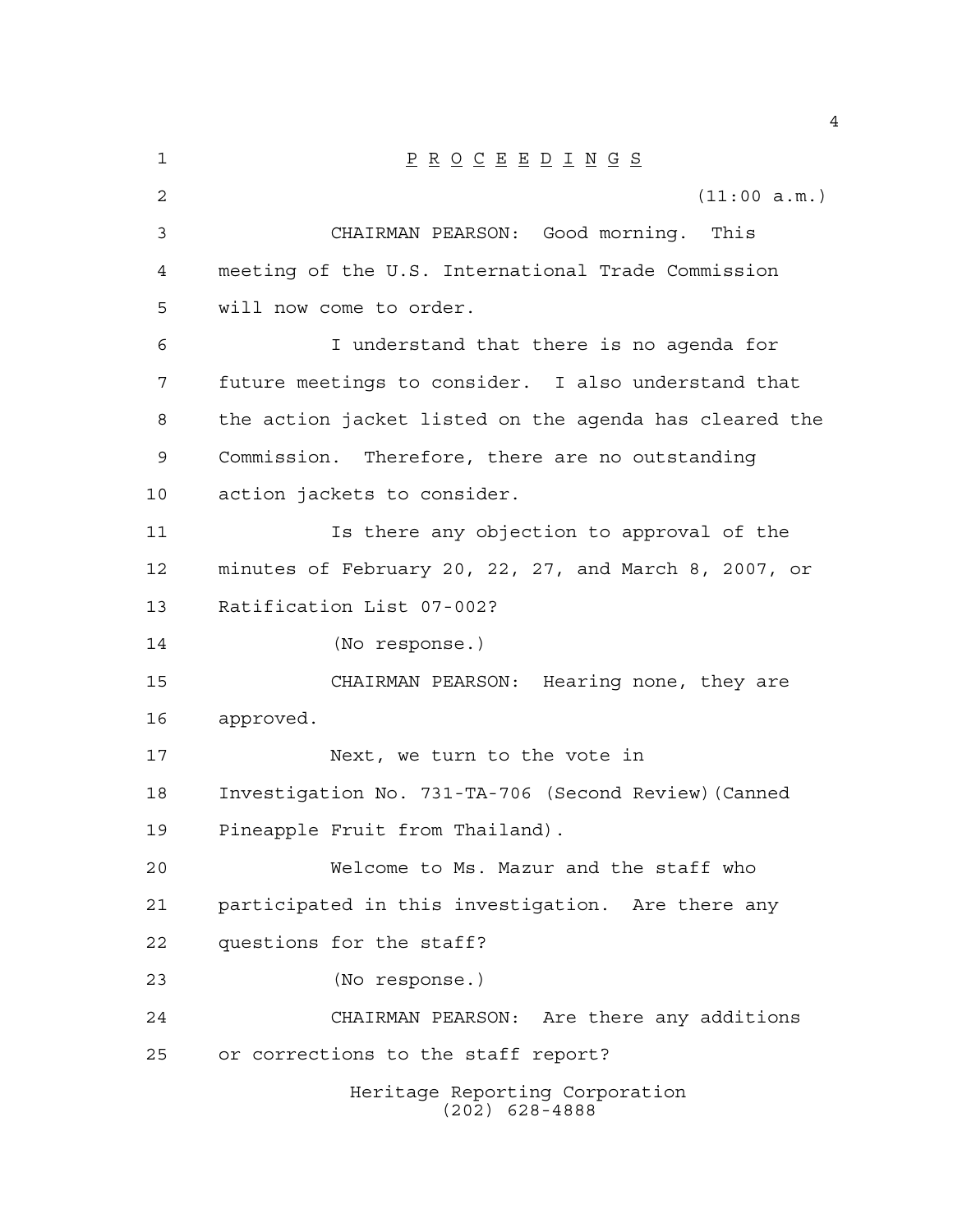Heritage Reporting Corporation (202) 628-4888 MS. MAZUR: Mr. Chairman, revisions to the staff report are contained in Investigations Memoranda INV-EE-023 and 24. CHAIRMAN PEARSON: Thank you. Is there any objection to approval of the staff report, as revised? (No response.) CHAIRMAN PEARSON: Hearing none, it is approved. Madam Secretary, will you please call the roll? MS. ABBOTT: Commissioner Lane? COMMISSIONER LANE: I vote in the affirmative. MS. ABBOTT: Commissioner Pinkert is not participating. Commissioner Aranoff? VICE CHAIRMAN ARANOFF: I vote in the affirmative. MS. ABBOTT: Commissioner Pearson? CHAIRMAN PEARSON: I vote in the affirmative. MS. ABBOTT: Commissioner Okun? COMMISSIONER OKUN: I vote in the affirmative. MS. ABBOTT: Commissioner Williamson is not participating.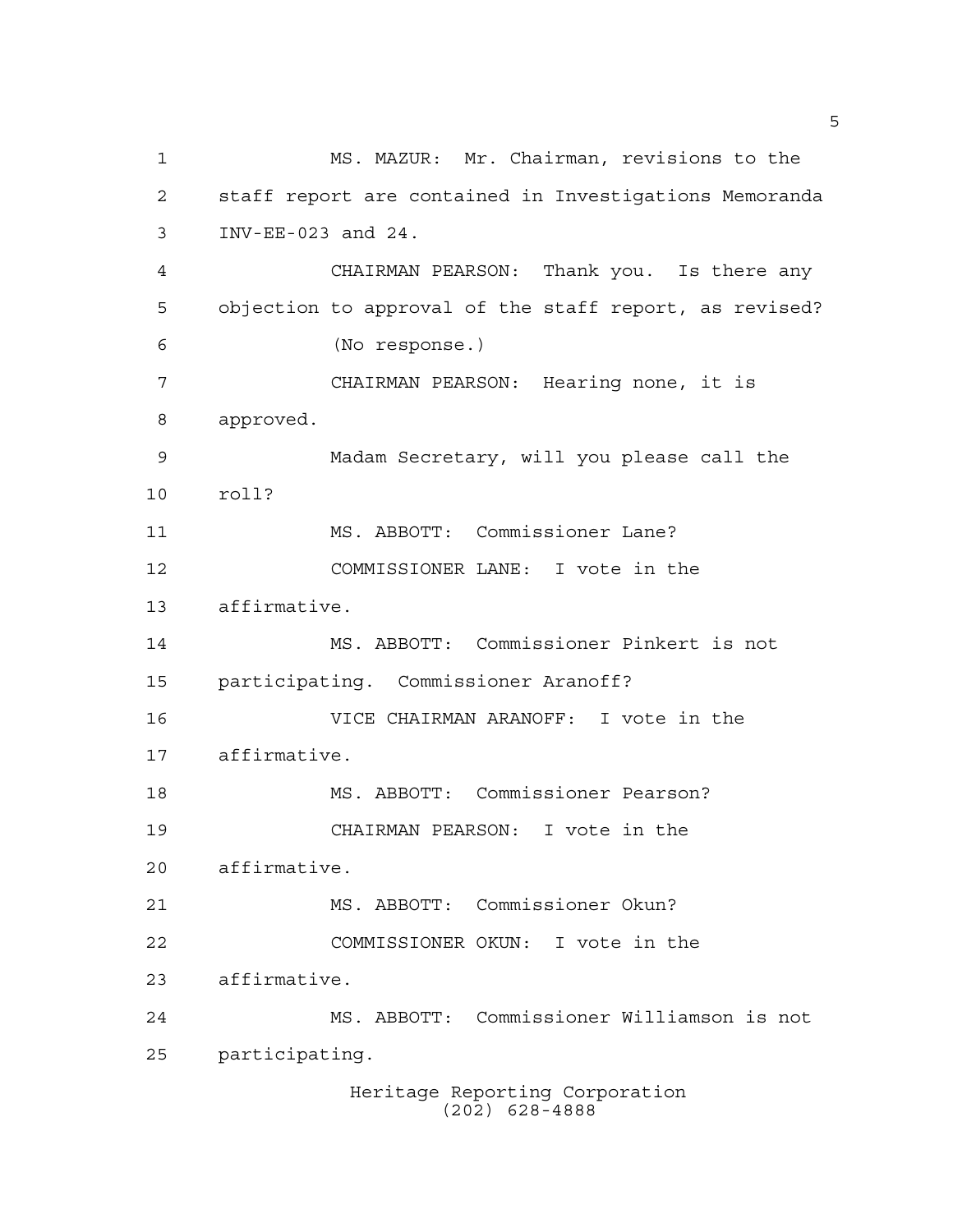Mr. Chairman, the Commission has reached an affirmative determination. CHAIRMAN PEARSON: Thank you, Madam Secretary. Further information regarding this determination will be available in the press release. Commissioners' opinions currently are scheduled to be transmitted to the Department of Commerce on or before March 29, 2007. Thank you to all of the staff who participated in this investigation. Seeing that there is no other business before us, this meeting is adjourned. (Whereupon, at 11:02 a.m., the Commission meeting was adjourned.) // //  $17 /$  // //  $20 /$  $21 /$  $22 / /$  $23 / /$  $24 /$  $25 / /$ 

> Heritage Reporting Corporation (202) 628-4888